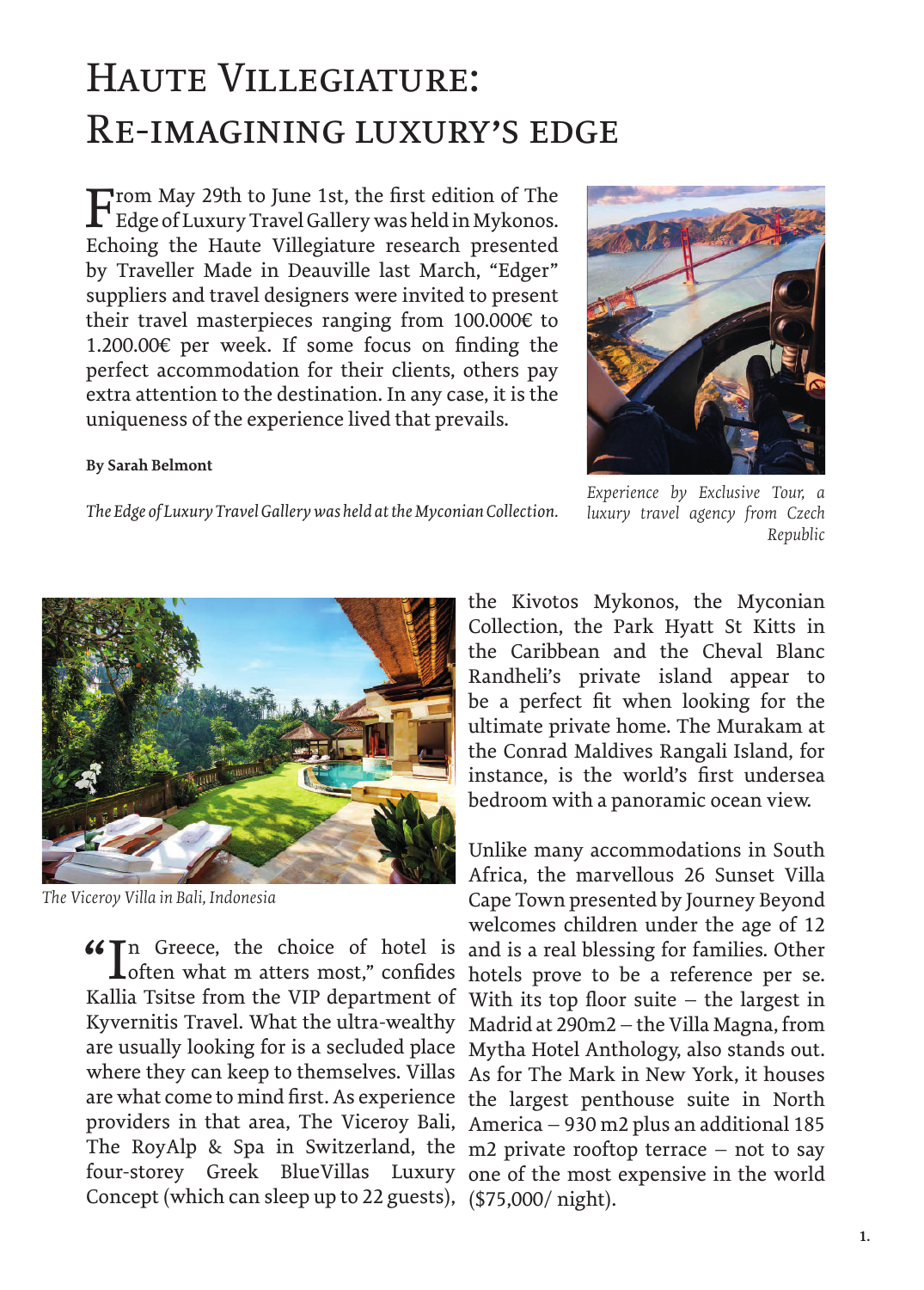

*Rooftop terrace at the Penthouse of the Mark in New York, USA*

For these well travelled customers, agencies need to find the right destination before choosing the accommodation and will call on local expertise to do so. Banyan Tours, specialized in designing tailor made trips to India, recommends staying in royal palaces and flying across Rajasthan. Similarly, The 1492 Company focuses on showing a different side of Paris. Their concept is defined through private tours of the Louvre or the Louis Vuitton family home, to name just a few of the doors they can open for their clients. Peru Empire Co. from Latin America, can arrange a solo fishing trip in the Amazon rainforest while The Essentialist will design a week-long cruise to the Galapagos to fulfil the entire family's desires. In Venice, The San Clemente Palace Kempinski is the starting point of a romantic getaway in the city with just you and your loved one. All alone, except for your private jet pilot, gondolier and personal shopper ready to satisfy your

next extravaganza. In the Maldives and the Seychelles, Pure Escapes imagines smooth itineraries from island to island, from mega suites to ultra private villas with the objective to find the perfect accommodation for each client. Ahipara Travel enjoys taking their guests to meet Maori carvers in New Zealand to create once-in-alifetime souvenirs. Peplum has put together an exclusive dinner featuring 12 bottles of the rarest, oldest and

most prestigious French wines. Around the dinner, a two-day experience with helicopter flight and privatisation of a Château stages the French gastronomic ideal life.



*Ahipara, a DMC specialized in New Zealand trips*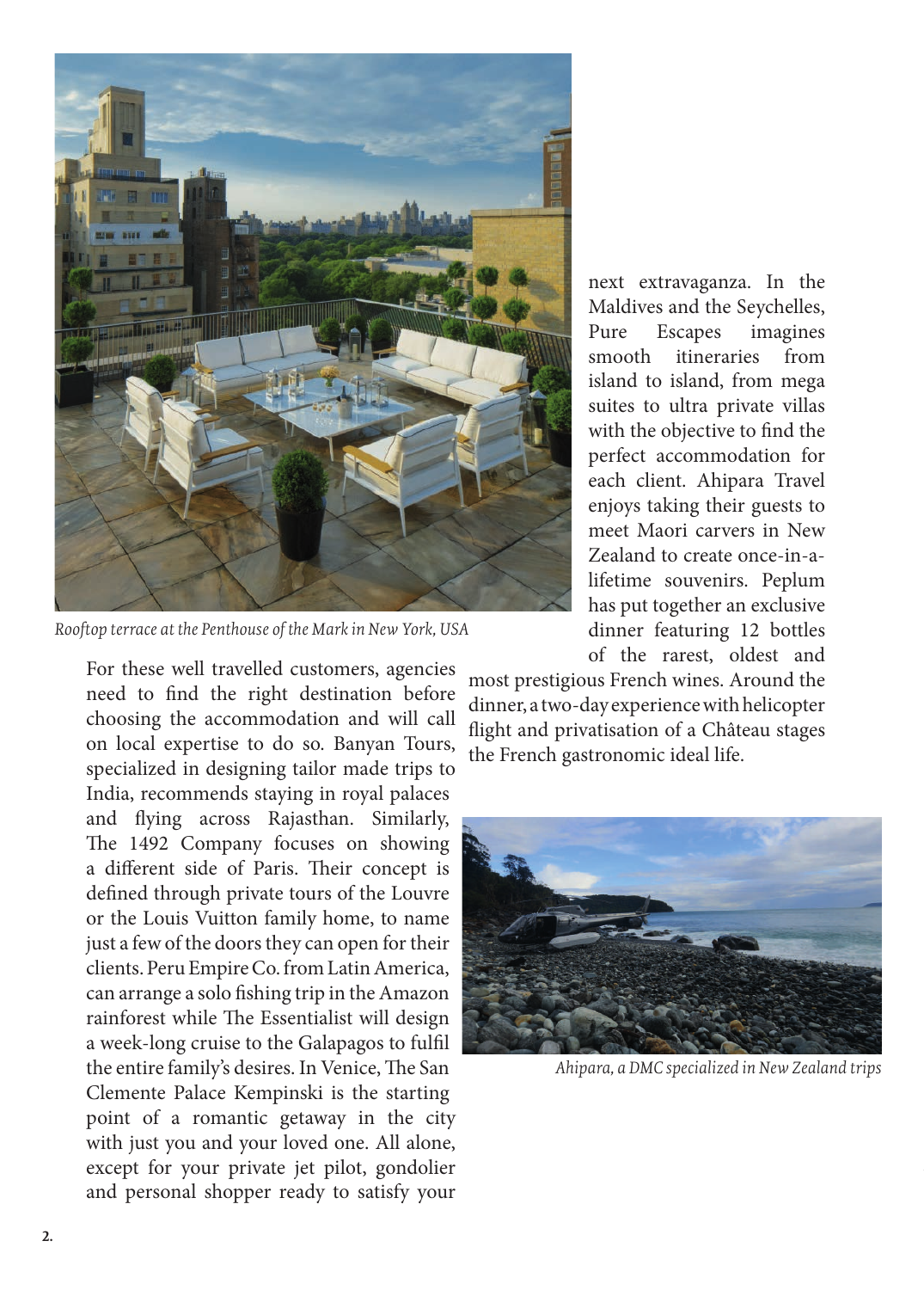Similarly, Jarek Kruszka (Sonriso) tells us

about the 19-day programme he designed for a family of six in South Africa. Quite a challenge, according to him, as the journey required 24/7 improvisation and adjustments as the travellers kept deviating from the original plan. Though the more the unexpected places to integrate, the better, multi-destination trips are particularly challenging to plan, especially when travellers decide to change the itinerary along the way. "One of our clients texted us one morning to say that he wanted to fly out of Prague that same day for



*A private jet from the UK-based private aviation company, Vista Jet*

a week-long world tour, which we had to plan from day to day," explains Petr Udavsky from Exclusive Tours. This kind of flexibility is exactly what luxury travel designers thrive on, as it allows them to make a difference at the end.

Sometimes it is the journey itself that makes for the experience. Transfers alone can be a source of amazement. For example, Yachting Partners International ranks among the three oldest full-service super-yacht brokerage houses in the world. In parallel, the UK-based private aviation company Vista Jet, arranges flights to over 180 countries for private individuals, corporations, entrepreneurs and working on a 9-month world tour. As her government officials.



*A super-yacht chartered by the Yachting Partners International*

A trip even more appreciates in value when it is personalised. "We customise our offers as much as we can. They have to be filled with memories," explains Paige Wilson (Boost Journeys). She arranged a 50th birthday party for a federal judge who wanted to spend some time with a group of close friends, then with her sorority sisters. "We sent them personalised invitations and gifts, asked for any dietary restrictions beforehand…" As the deputy Director at Ego Travel, Elena Mukhina is currently

client loves history, she has designed a chronological route from "Greece, the cradle of Western civilization, back to Los Angeles, a modern city". Honeymooners can also expect to have their breath taken away. For a trip to become unique, one must start from scratch. "We do not have any brochures, only blank sheets of paper," confirms Isao Numano, Chairman & CEO of Regency Group Inc., who curated a field trip for a man in the search of the flower of his dreams.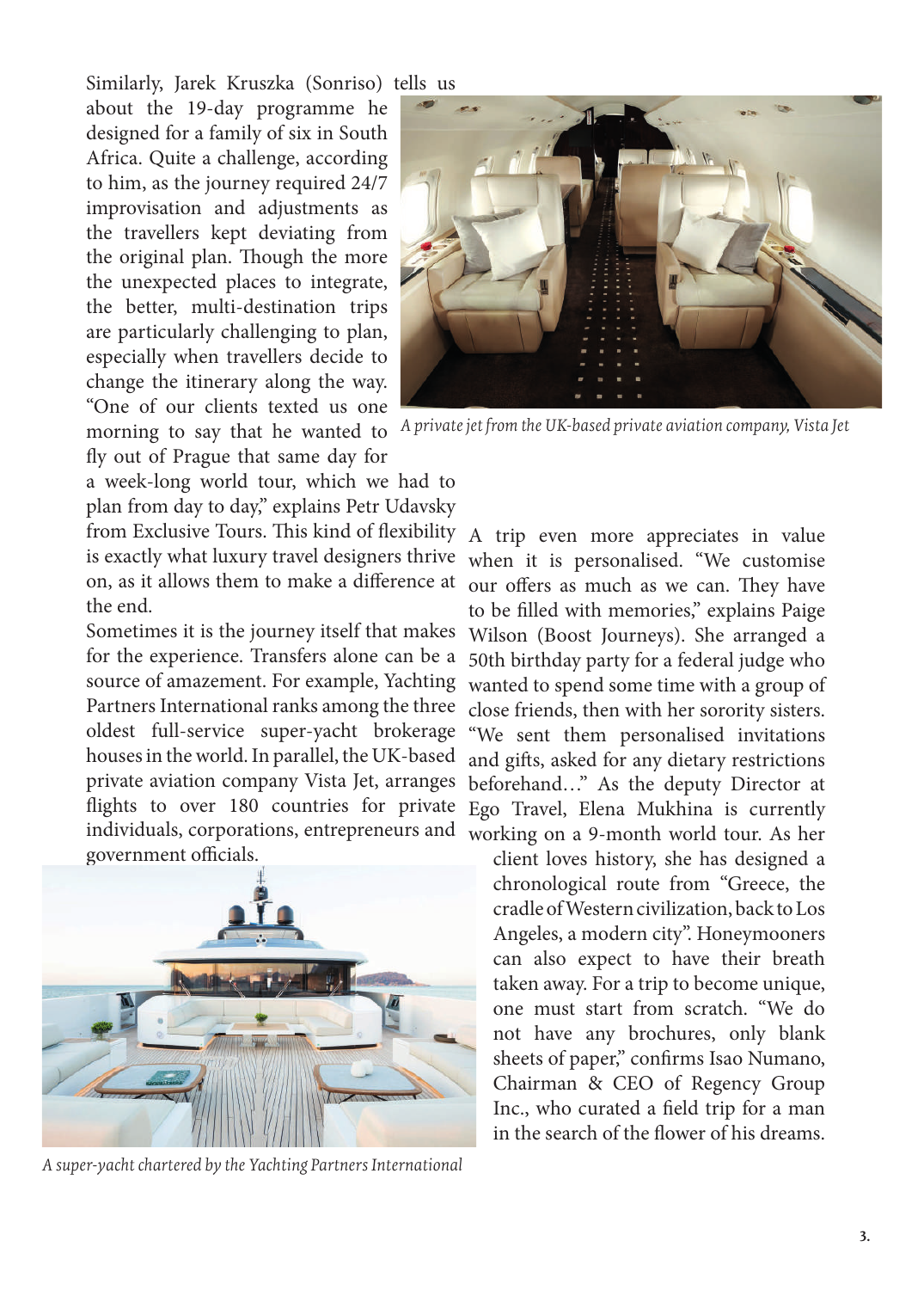Most luxury travel designers will need to get No wonder the 45 Edge of Luxury off the beaten track to exceed their clients' participants have 90% repeat clients as they expectations. As there are no mini vans in the all strive to fulfil their clients' wildest desires Peloponnese, Alexander Vanyukov (Sunny as well as to surprise them at the same time. Travel) had to turn to a Myconian company "I love to pamper my guests," says founder to ensure that the celebrity he was looking and CEO of The Q Travel Experiences, Vasim after could move around anonymously. "Our Shaikh, who planned a trip for 100 people to job is to coin a concept that has never been Antarctica and had a special perfume made done before, something radically new," says Sylvie Aimé (Peplum). Founder & them, if I need to," says Ergül Altinova from President of Onikiros, Stefano Bajona, Tom's Premium Selection, who curated a

had a camp built from scratch for a family 50th birthday celebration in Portugal for a who wished to watch the polar bears of the famous businesswoman. Simone Urracci, Canadian Arctic from up close.



*Experience by Geografica XXI, a luxury travel agency from Spain*

For some travellers, finding the comfort of home in a new destination is part of the luxury experience. Austin Shen, Founder of D-Lux Travel in China, tends to recreate familiar spaces to provide his guests with as much comfort as possible. In Cannes, he had a room completely redecorated with Hello Kitty items, so that its young occupants would feel at home. "The more you get to know your clients, the more creative you can be," he adds. "Delivering more than what people expect from us is the best part of our job," states Caroline Coetzee (Bailey Robinson), who bought a Christmas tree and presents for a family spending their winter break in Cape Town. "The best experiences are still free of charge," claims Elisa Alday (Geografica XXI) who had a private beach measured to check that one of her clients could maintain their daily work-out routine on it.

as a souvenir for them. "I will fly out to meet travel designer at Dreamsteam, sees his customers as close friends which is why he wishes to remain available 24/7 - like most of his counterparts. Former lawyer Namai Bishop, who now runs LuxePrivé with her sister, only takes care of people whom she has always been close to. "This is why we understand their tastes so well. Think of our audience as a Christmas card list." Founder of U Group Worldwide, Marwa Rizk Jaber, treats everyone as she would herself.



*Experience by The Q Travel Experiences,*  **4.** *a luxury travel agency from India*